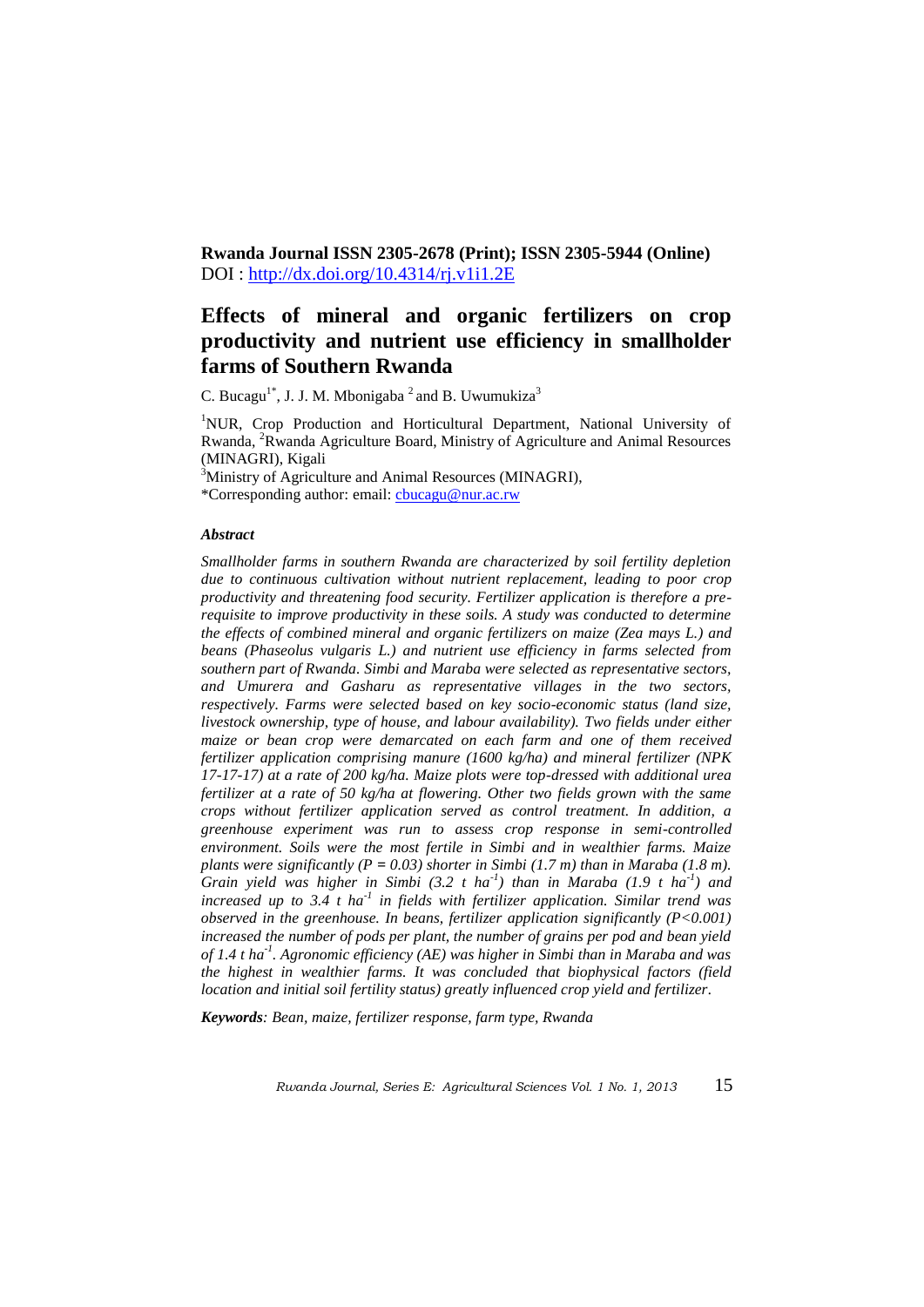# **1. Introduction**

Smallholder farming systems of sub-Saharan Africa (SSA) are generally characterized by poor productivity. In tropical areas, high population densities lead to high pressure on land, resulting in poor and declining soil fertility because the majority of smallholders remove nutrients from the soils without applying sufficient quantities of manure or other fertilizers to replenish the soil (Stoorvogel and Smaling, 1990). Low agricultural productivity in smallholder farms is the direct cause of food insecurity in sub-Saharan Africa (Sanchez, 2002). These problems are likely to increase, as the human population is growing faster in Africa than in other parts of the world (Sanchez et al., 1997). An assessment of productivity of farming systems and soil fertility status in Maraba and Simbi sectors in southwestern Rwanda showed food security concerns due to low crop productivity (Bucagu et al., 2011). The major reason for this was widespread poor soils with acute N and P deficiencies.

There is a strong relationship between soil fertility and food production in tropical areas (Sanchez, 2002). However, only 15% of farmers in SSA use mineral fertilizers, 55% use organic fertilisers made of farmyard manure and crop residues, while only 30% use farmyard manure mainly on food crops such as maize, beans and sweet potato (Bucagu et al., 2011). Mineral fertilizers are sparsely used by smallholder farmers due to limited purchasing power and the unfavourable macroeconomic environment (Wopereis et al., 2006; Heisey and Mwangi, 1996). In many cases, small amounts of mineral fertilizers are combined with organic fertilizers (manure, compost, etc..) and this has shown to be a promising option to reverse the cycle of perpetual depletion of nutrients and improve soil fertility (Vanlauwe et al., 2010).

Smallholder farms in Africa operate under diverse biophysical conditions (Tittonell et al., 2005a) and have marked spatial heterogeneity in soil fertility (Scoones and Toulmin 1999; Prudencio, 1983). Different zones receive varying amount of rainfall and disparities in rainfall distribution are even recorded between zones within the same agro-ecological zone (Tittonell et al., 2005). Soil fertility management is rarely homogenous in the region and factors underlying this heterogeneity may be related to natural processes (e.g.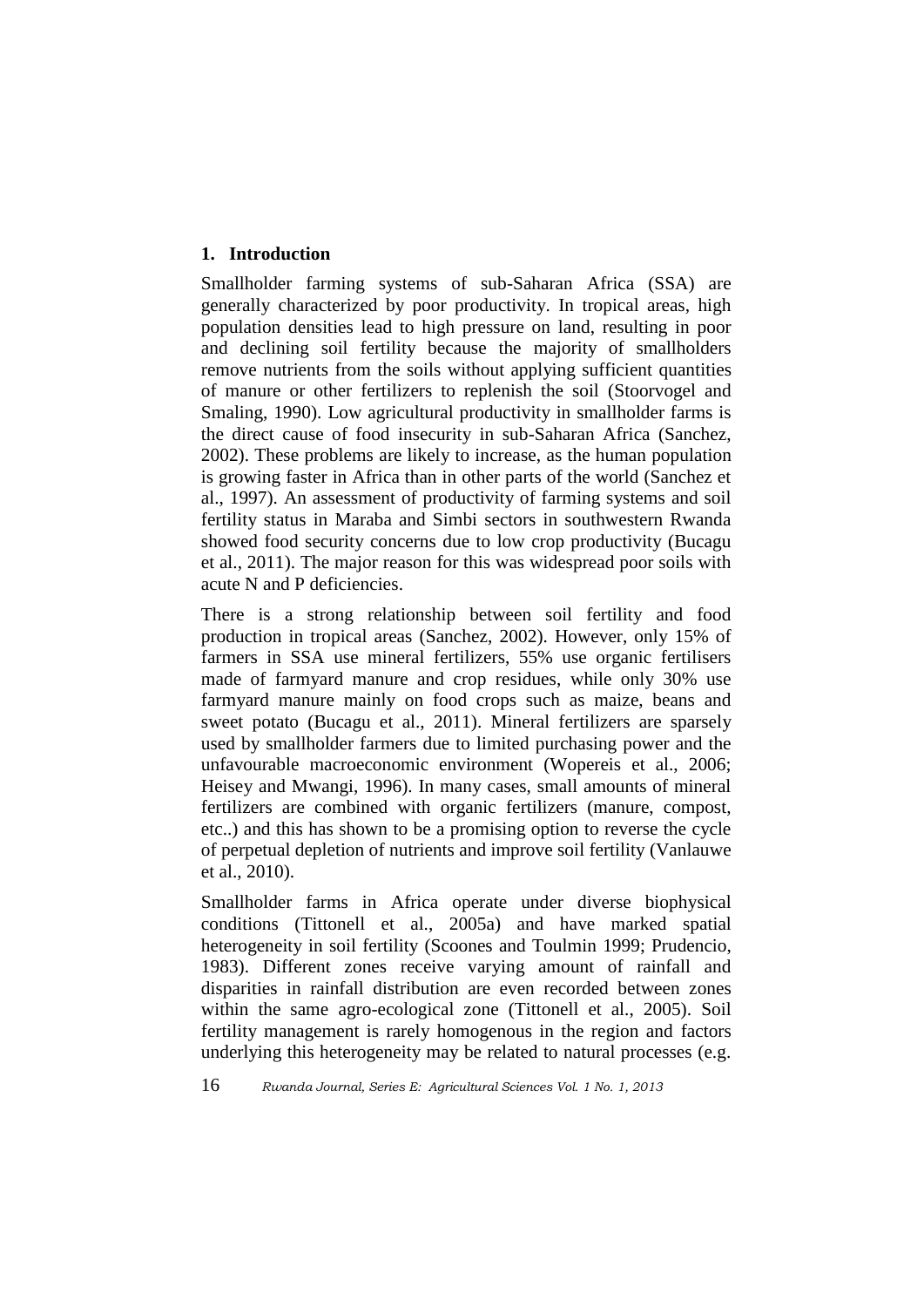parental material and topography) or to differential farm resource management through concentrating resources around specific fields (mostly infields) at the expense of fields further away from home (Tittonell et al. 2007a).

Numerous studies conducted in SSA have produced evidence of differential crop response to fertilizer application in soils. These studies have demonstrated that fields close to homestead are often rich in organic matter and respond positively to application of mineral fertilizer more than poor soils located further away and this is a direct consequence of differential management on different fields (Vanlauwe et al 2007). Strong response to fertilizers is directly linked to the ability of crops to utilize nutrients applied by producing larger biomass or consumable products. The large amount of harvestable products is the consequence of accumulation of large quantities of nutrients into plant organs. Therefore, the amount of nutrients taken up by plants is an important indicator of whether nutrients are efficiently used or not (Gardner et al. 1985).

This study aimed at assessing the effects of organic and mineral fertilizers on two important crops, bean and maize by evaluating the crop growth, amount of nutrient uptake and use efficiencies in targeted crops in selected farms.

# **2. Materials and Methods**

# **Sites characteristics**

The study was conducted in Central Plateau agro-ecological zone. Two sectors (Simbi and Maraba) were selected due to their contrasting aspects in terms of land use systems. Bananas (*Musa* spp.), beans (*Phaseolus vulgaris* L.), maize (*Zea mays* L.), sweet potatoes (*Ipomoea batatas* L.) and cassava (*Manihot esculenta* L.) are the predomiant food crop species in the area. Coffee is the main cash crop and the predominant animals are cattle, goats, pigs and chicken. Those animals are sources of manure and income for smallholder farmers. Tree species are diversified and comprise timber species with *Eucalyptus spp.* being the most dominant, forage species (*Calliandra calothyrsus*, *Leucaena leucocephala*) and other indigenous species mostly planted next to home compounds (Djimde, 1988; Niang &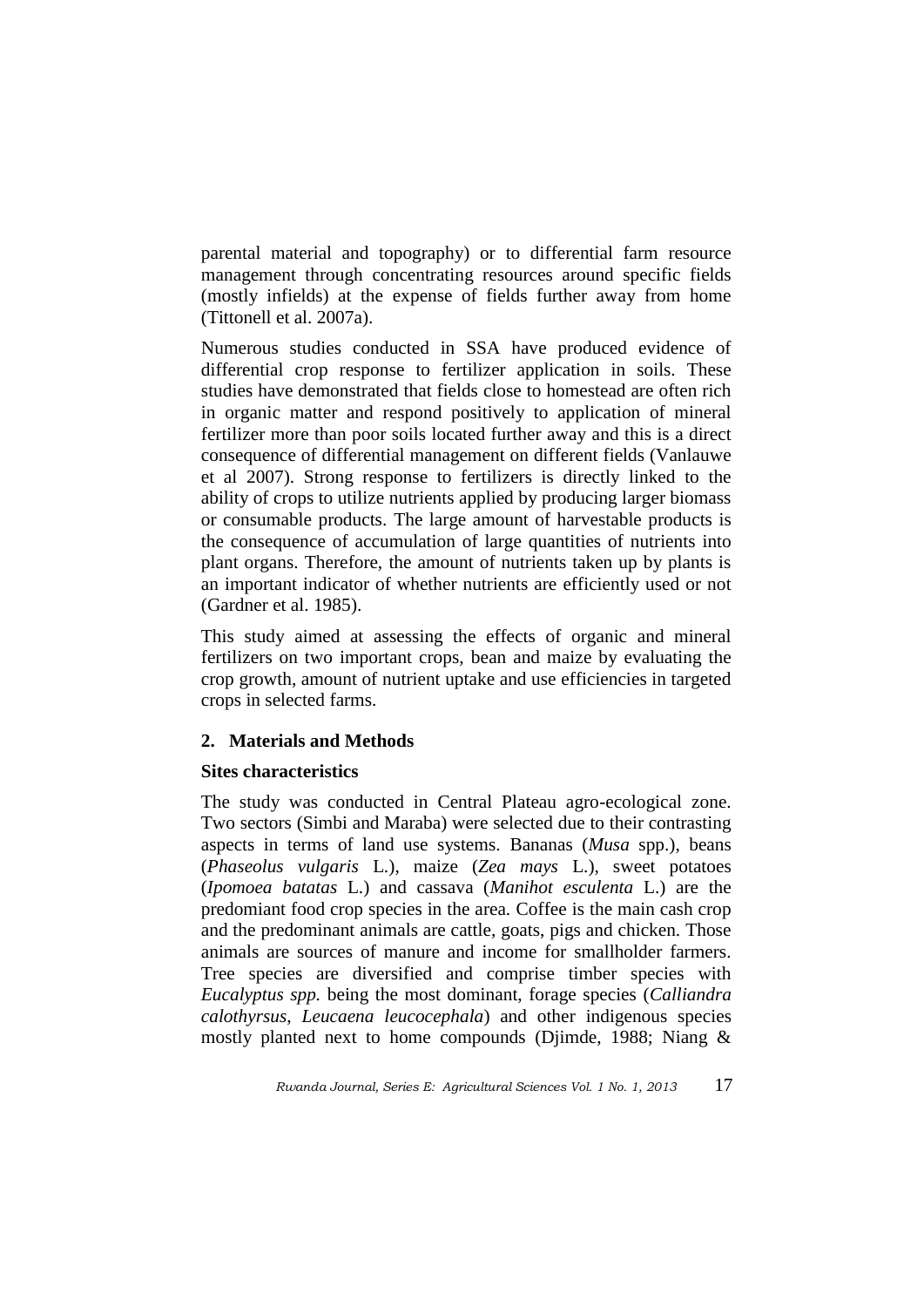Styger, 1990). Simbi is located at 1634 m a.s.l with an average temperature of 20°C and Murera village was selected to represent Simbi sector. The Farming systems are predominantly characterised by a mix of cereals, root and tubers in the upland and a rotation of cereals and Irish potato in wetlands. In home garden fields, banana (*Musa* spp.) is intercropped with beans and indigenous vegetables (e.g. *Colocasia esculenta* L. (Schott), *Amaranthus* spp.). In fields further away from home, beans or maize are commonly mixed with sweet potatoes or cassava that constitute the basic diet for most rural household communities. Coffee is grown as a monocrop in most cases. In Maraba, Gasharu village was selected as the study site. Beans and cassava are major food crops and coffee is the main cash crop. In both locations, livestock comprises cattle but also small ruminants (goats, pigs and sheep); poultry is less developed due to disease outbreaks. Cattle are largely local bred cows (Ankole) but there is a shift to crossbred cattle due to the ongoing "one cow for one poor family" policy that aimed at enabling vulnerable households to own an improved dairy cow.

### **Farm selection**

Farmers were classified based on wealth status and soil types. Wealth categorization was based on land size, livestock ownership, type of house, and labour availability. Farmers were classified into three socio-economic categories namely poor, moderately wealthy and wealthy. Poor farmers were characterized as having limited land  $(mostly < 0.5$  ha), rearing small ruminants and relying on off job to put food on the table. Moderately wealthy farmers own more land (0.7 ha) than poor farmers, own a cow and may apply modest amounts of manure and produce sufficient food for family consumption and, sometimes, a little surplus for the market. A wealthy farmer may own one or two cattle (one of them being a cross bred) and a number of small ruminants or pigs, own large land  $(> 1.0$  ha) and may hire labour for some agricultural practices. Wealthy farmers often hold leadership positions or working for paid jobs. Nine farmers belonging to each of the three farm types were selected from each village (poor, moderate and wealthy) making a total of 54 farms selected in both Simbi and Maraba sectors.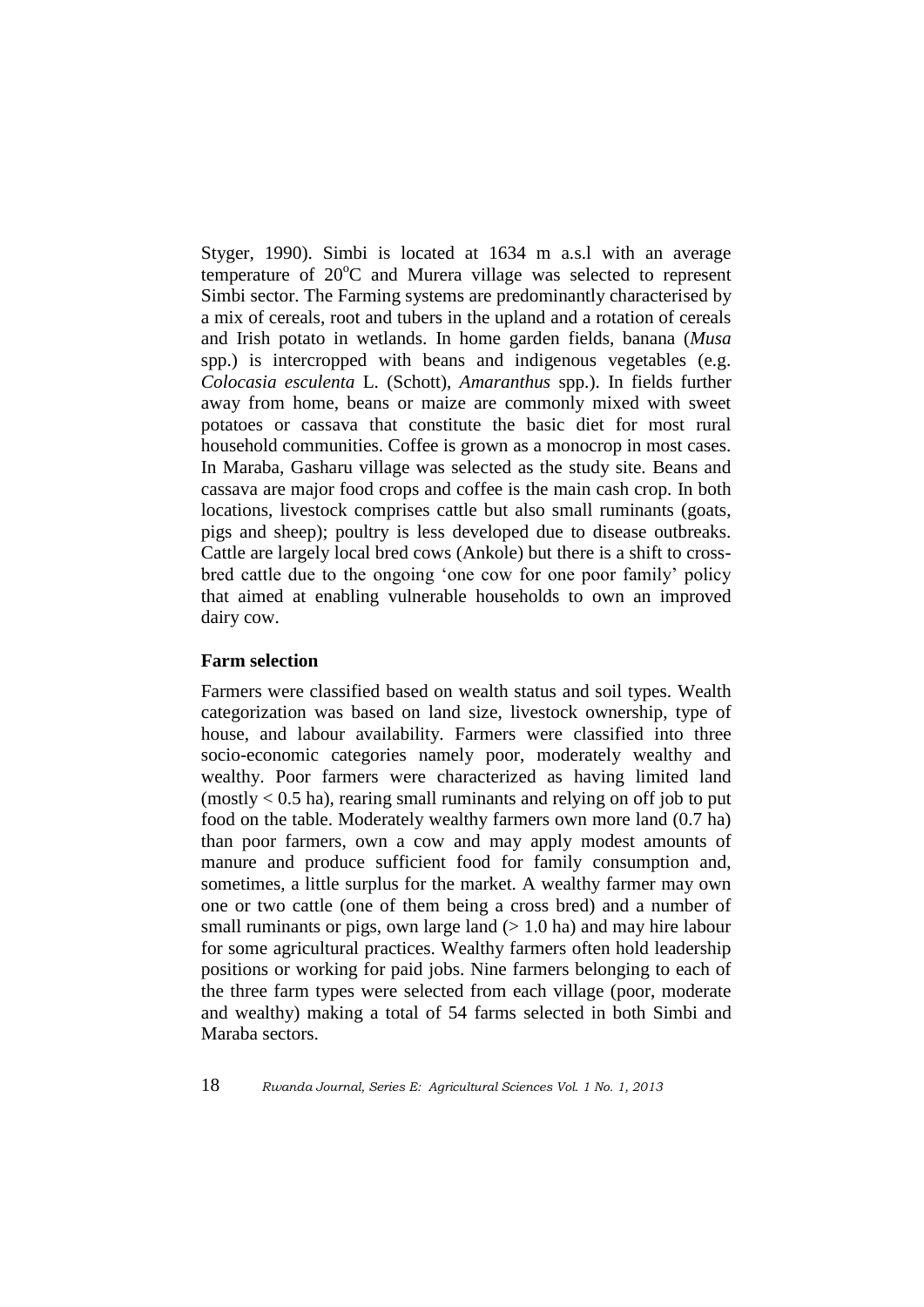### **Field experiment**

Experiments were conducted in 54 farms during 2011 season A (Sept 2010 to February 2011). Four fields each of 10 x 10 m were demarcated in each farm and grown to maize and bean. Fields were ploughed manually by farmers using the hoe. All residues of previous crops and weeds were removed as necessary to avoid residual effects of nutrients from previous crops. This was followed by harrowing and leveling the soil to provide a good seedbed before planting. Two fields were grown to maize (Variety KATUMANI) and beans (Variety Rwandarushya) crops and fertilizers comprising manure at a rate of 1600 kg/ha and mineral fertilizer (NPK 17-17-17) at a rate of 200 kg/ha were applied. On maize plots with fertilizers, additional urea fertilizer was added at a rate of 50 kg/ha as top dressing at flowering. Two other unfertilized plots per farm grown to similar crops and managed similarly served as control plots. Maize was sown at 25 x 50 cm spacing, resulting in a density of 80,000 plants/ha. Beans were sown at 20 x 50 cm spacing, resulting in 100,000 plants/ha. Weeding occurred two weeks after planting to reduce competition for water and nutrients with the crop. Pesticide (Sumithion) was applied to combat maize stem borer. Various disease symptoms (*Pithium*) were observed on bean plants but were not controlled as they had no major impact on crop growth and productivity. Also, pesticide application is not a common farmer practice in bean cropping in Rwanda. The experiment was set-up as a 2x3x2 factorial with sector, farm group and fertilizer as factors in 9 replicates per trial. Both experiments were run on a total of 216 plots demarcated in 54 different farms.

### **Greenhouse experiment**

A parallel trial was conducted in a greenhouse to investigate the potential of both crops to respond to fertilizer application in a controlled environment where factors such as moisture, diseases and pests were controlled. Soils from the 54 farms were collected in bags and brought to the Faculty of Agriculture. Pots of 15 cm height and 22.5 cm diameter were filled with 3 kg of soil from the different farms and half (27) of pots were applied with manure and mineral fertilizers (NPK 17-17-17). Organic (manure) and mineral fertilizer (NPK) were applied as in the farmer field experiment. Manure was applied at rate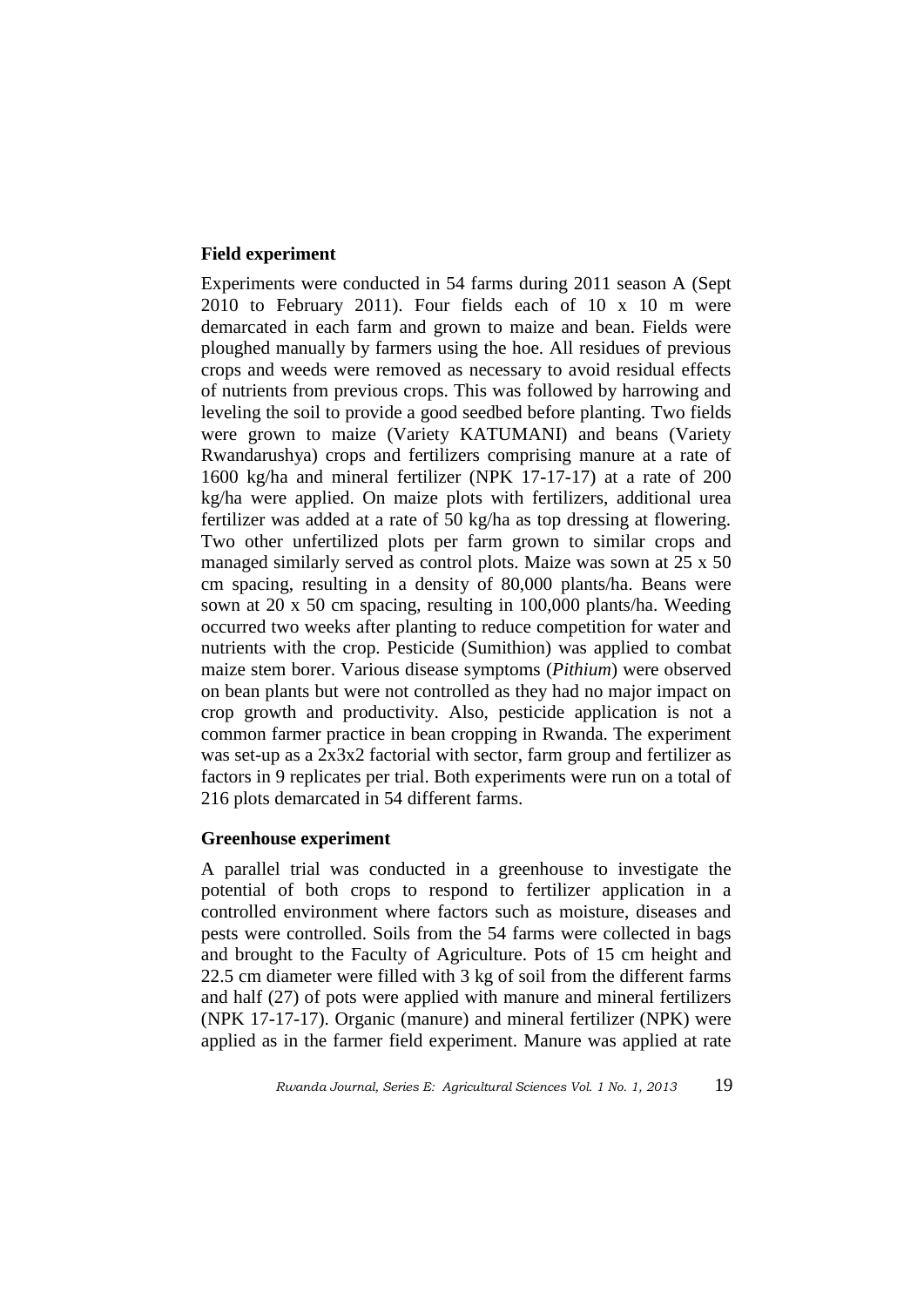of 160 to 200 g of manure (DM basis) per pot. Compound fertilizer was applied at a rate of 2.5 g per pot in maize pot and 2 g per pot in bean pot. No urea was applied for top dressing in maize since plants were harvested before reaching the flowering stage. Three seeds were sown per pot at the depth of 2 cm and thinned to one plant. The sowing was done on  $17^{\text{th}}$  March 2011 and harvested after 4 months. Watering was done twice a day, before sun rise and at sun set. As in the field study, the greenhouse experiment was set-up as factorial experiment with sectors (Maraba and Simbi), farmer groups (poor, moderate and wealthier) and fertilizer treatments (with or without NPK) as factors and replicated three times.

### **Data collection**

*Field trials:* Plant height and stem diameter were measured as averages of 20 plants selected at random in each field when at least 50% of maize plants were at flowering stage. Maize was harvested at about 20 weeks after planting from an area of 10 m by 10 m, excluding one border row on each side of the harvested area. To determine the dry weight of the grain and stover yield, 250g of maize grains and stover were dried in the oven for 48 hours at  $70^{\circ}$ C and the results allows to derive the total dry weight of the maize yield in the tons per hectare (t/ha). For beans, data were collected on the total number of pods per plant, the number of grains per pod and the total bean yield at harvesting time (3 months after planting).

*Greenhouse trial:* In maize, plant height was measured in each pot 8 weeks after planting. The total fresh biomass for two plants was collected per plot to determine the total dry biomass following the procedure described above. In beans, number of pods/plant and number of grains per pod were recorded in each pot.

*Soil nutrient analysis:* Soils were sampled before the start of the experiments to characterise different fields in each of the two farms in Simbi and Maraba. Topsoil (0-20 cm) samples were taken with an auger at the four corners per field from the two fields chosen within each farm. Samples were mixed and a composite sample of approximately 0.5 kg taken for laboratory analysis. The soil samples were air-dried in the laboratory, crushed and ground, sieved using a 2 mm sieve and analysed for pH, N, P, K, organic carbon and cation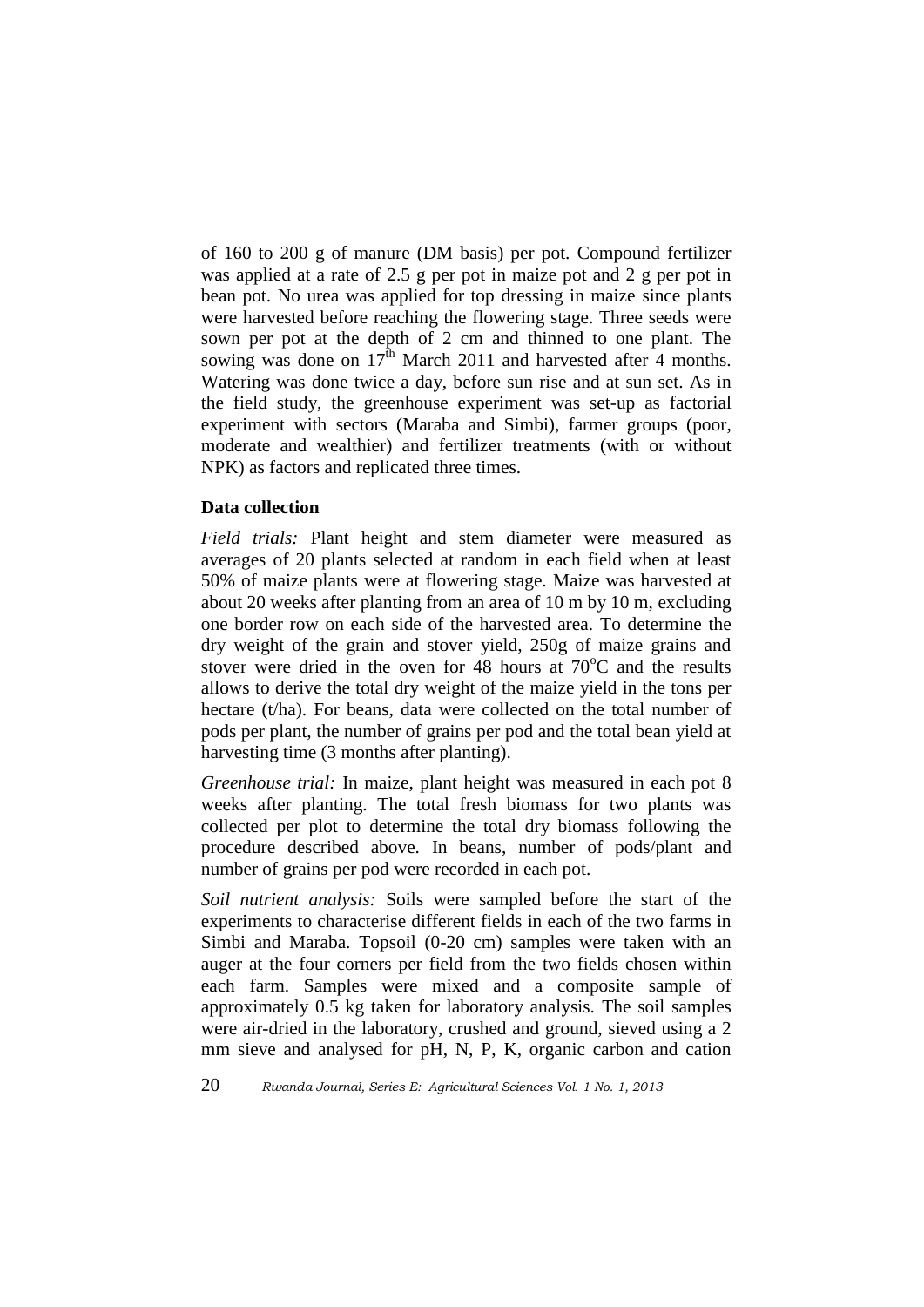exchange capacity (CEC). Soil pH was determined on a 1:2.5 soil: H2O suspension with a glass electrode pH meter. Organic carbon was determined calorimetrically by measuring chromic ions after oxidation with sulphuric acid and potassium dichromate mixture. Total nitrogen was determined using Kjeldahl digestion method. Available phosphorus was determined using Bray-1 method. K was analysed using humid digestion method and measured with Atomic Absorption Spectrophotometer (AAS) (Anderson and Ingram, 1993). To assess N uptake by maize crop, maize stover and grain samples were dried ground to less than 0.5 mm for N concentration and measured using the Kjeldahl digestion method (Anderson and Ingram 1993).

#### **Data analysis**

Data on crop growth and yield were analysed by computing analysis of variance using linear mixed Model (RML) procedures of GENSTAT (Genstat® Discovery Edition 3, 2009) assuming Sector, Farmer group, "fertiliser treatment and their interactions as fixed and farm (replicate) as a random factor. Only standard error of the differences (SEDs) for main effects of sector, farmer group and fertiliser treatment are shown because interactions were not significant. Simple linear regressions were used to relate yield parameters to the bean yield to better undersand the extent to which these paremeters influence the total bean yield.

Nutrient use efficiency was estimated using the concept of "Crop Nutrient Equivalent'. Since the maize yield was due to the combined effects of N, P and K applied as a fertiliser compound, we could not attribute yield increment to individual elements. We, therefore, expressed the effect of N, P and K in kilogram of crop equivalent nutrient (kCNE) (Janssen, 1998, 2011) where for maize; 1kCNE equals 1 kg N, 0.145 kg P and 0.8 kg K. A kCNE represents the quantity of the nutrient that would result in the same yield increase as 1 kg of nitrogen under conditions of balanced nutrition.

Total nutrients applied in the field were calculated by summing up nutrients from 200 kg/ha of NPK (17-17-17), 50 kg/ha of urea (N) and 1600 kg/ha of manure. Nitrogen, P and K levels were assumed to be 1.45 % N, 0.24 % P and 1.06 % K (Palm et al., 1995). Nutrient use efficiency was estimated using agronomic use efficiency (*A*E)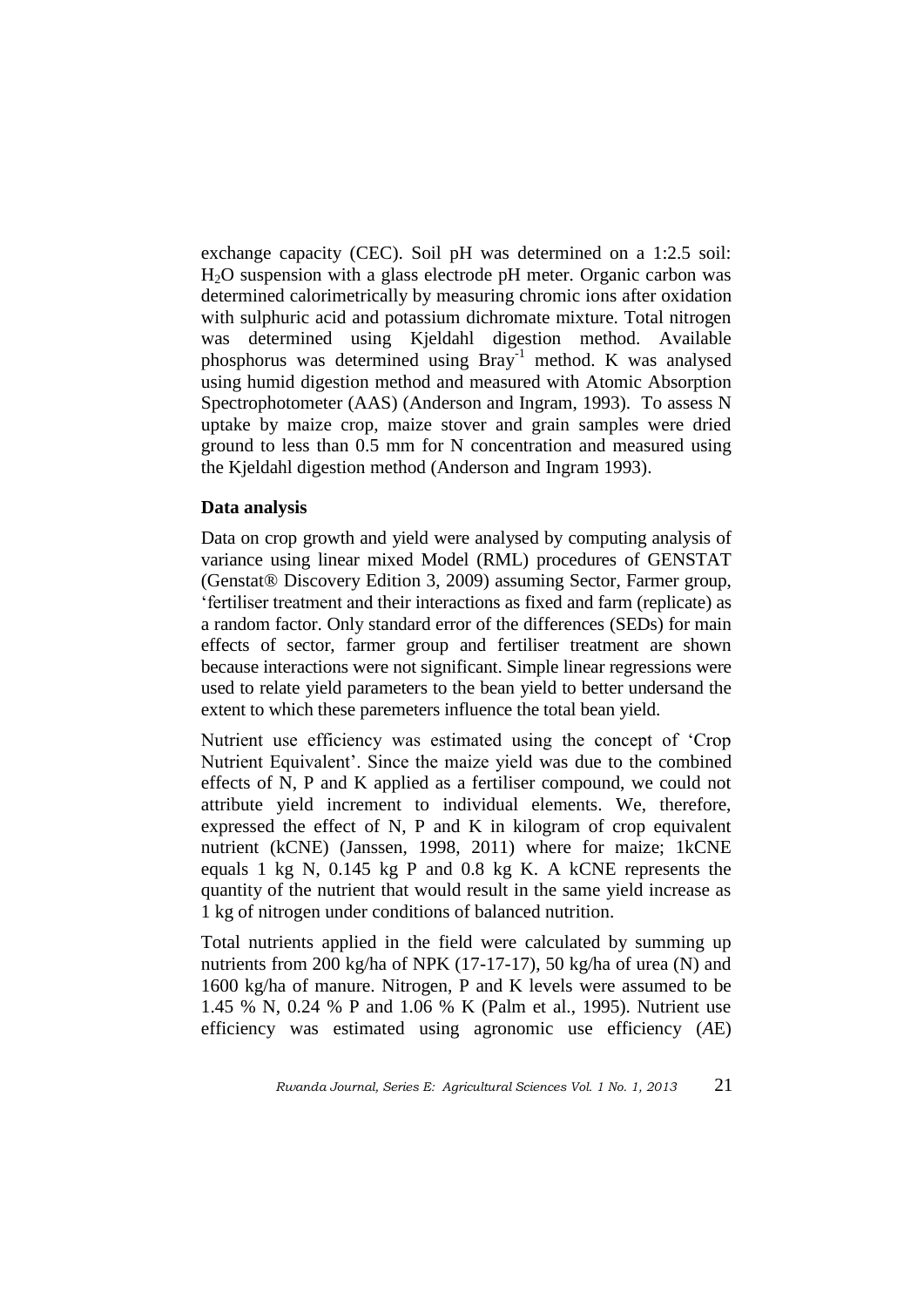expressed in kg grain produced per kg nutrient applied using the following formula:

Where  $Y_F$  and  $Y_0$  refer to maize yield in the treatment where nutrients were applied and in the control plots respectively and  $F_{\text{app}}$  is the amount of fertilizers and/or organic nutrients applied.

$$
AE_{\rm N} \;\; = \ \ \, \frac{Y_{\rm F} - Y_0}{F_{\rm app}}
$$

#### **3. Results**

#### **Soil physical and chemical properties on selected study sites**

Soil data are reported in Table 1. pH was statistically similar across study locations but differed significantly  $(P < 0.001)$  among farm types. pH was significantly lower in the fields of poor farmers than those of moderately wealthy and wealthy farmers, and in moderately wealthy than wealthy farms. Soil organic C was significantly  $(P \leq$ 0.001) greater in Simbi than in Maraba, on wealthier than moderate farms and was lowest on poor farms (Table 1). Total N content was the highest in wealthier than in moderate and poor farms but remained very low based on standards of Mutwewingabo and Rutunga (1987). Extractable P concentration was generally very low, but significantly higher in Simbi than in Maraba. In all locations, K levels ranged from moderate to high. Wealthier farms had higher values compared to moderate and poor farms. The cation exchange capacity (CEC) value was also higher in Simbi than in Maraba sector and was highest in wealthier farms.

**Table 1: Soil pH, organic carbon, total N, available P in 54 farms in Simbi and Maraba sectors of Rwanda**

|                | $pH(H_20)$     | Soil organic | Total soil  | Extractable | $K^+$ (cmol $(+)$ | Exchangeable cation                     |
|----------------|----------------|--------------|-------------|-------------|-------------------|-----------------------------------------|
|                |                | C(%)         | N(%)        | $P$ (ppm)   | $kg^{-1}$         | capacity (cmol $(+)$ kg <sup>-1</sup> ) |
| <b>Sectors</b> |                |              |             |             |                   |                                         |
| Maraba         | 5.00           | 2.5          | 0.08        | 22.1        | 0.9               | 8.8                                     |
| Simbi          | 5.02           | 2.6          | 0.09        | 30.7        | 0.3               | 11.9                                    |
| Farm type      |                |              |             |             |                   |                                         |
| Poor           | 4.4            | 1.6          | 0.08        | 22.7        | 0.5               | 5.3                                     |
| Moderate       | 5.0            | 2.6          | 0.09        | 26.4        | 0.6               | 7.1                                     |
| Wealthier      | 5.6            | 3.5          | 0.11        | 30.1        | 0.7               | 10.0                                    |
| $P$ sector     | n <sub>S</sub> | ${}_{0.001}$ | ${}< 0.001$ | ${}< 0.001$ | ${}_{0.001}$      | ${}< 0.001$                             |
| P farm type    | < 0.001        | ${}< 0.001$  | ${}< 0.001$ | ${}< 0.001$ | ${}< 0.001$       | ${}< 0.001$                             |
| SED sector     | 0.08           | 0.035        | 0.002       | 0.81        | 0.025             | 0.87                                    |
| SED farm type  | 0.10           | 0.040        | 0.003       | 0.99        | 0.035             | 0.65                                    |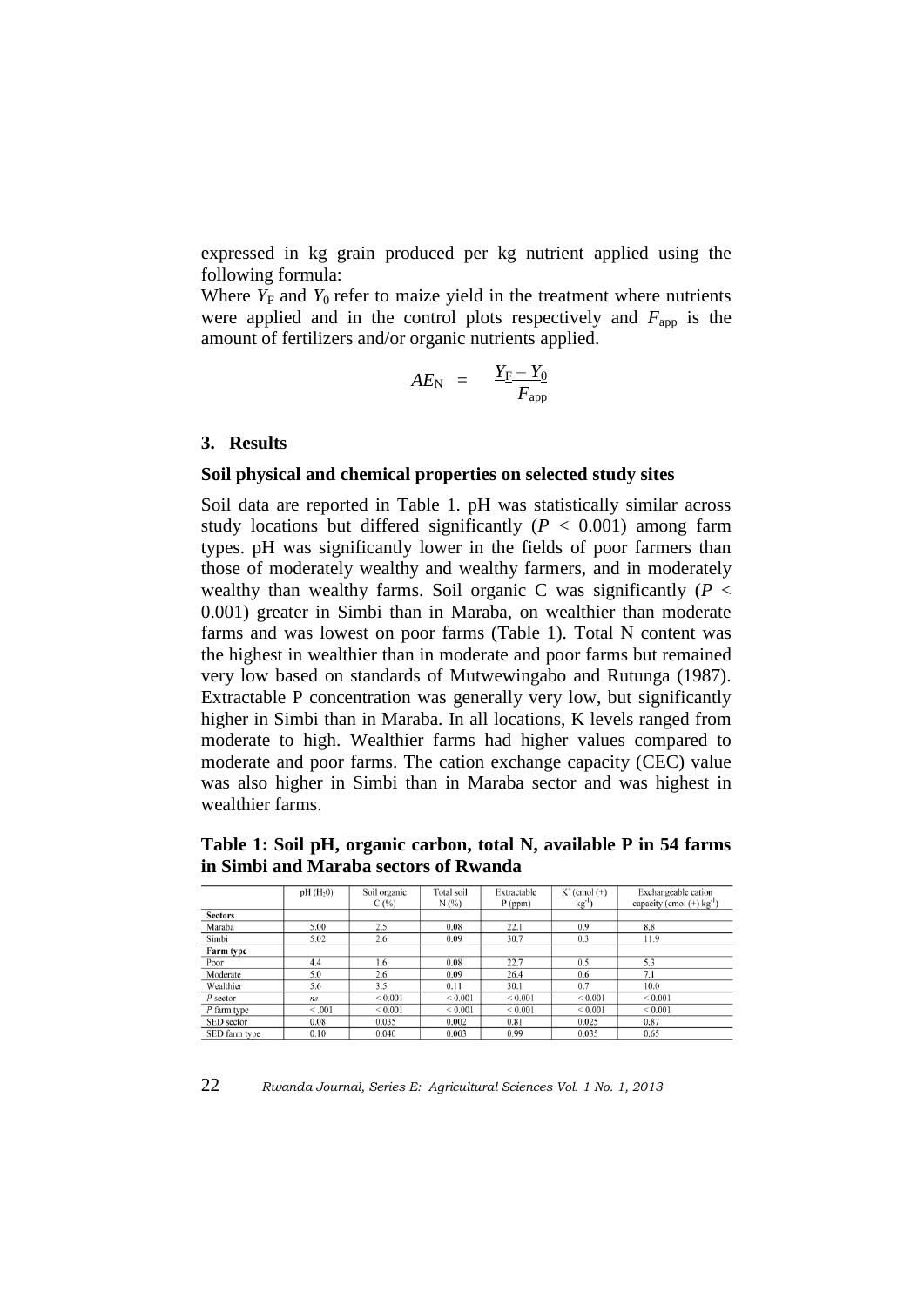# **Maize growth and yield as influenced by location, farm type and fertiliser treatment**

Growth and productivity of maize as influenced by the treatments in the field experiment are presented in Table 2. Plants were significantly (*P***=**0.03) taller in Simbi than in Maraba, averaging 1.85 m over the two sectors. Plants grew similarly on all farms and ranged from 1.82 to 1.90 cm on average four months after planting. Fertilizer application significantly increased plant height by 18 % compared to the unfertilized treatment (control). Similarly, stem diameter was significantly  $(P < 0.001)$  greater with fertilizer application compared to the control treatment. Maize stover dry matter and grain yield significantly  $(P = 0.01)$  increased by 38% and doubled, respectively, when fertilizer was applied. Grain yield was 68 % higher in Simbi than in Maraba  $(1.9 \text{ t ha}^{-1})$ .

**Table 2: Plant height and diameter, dry matter and maize grain yield as a function of location (sector), farm types and fertilizer regime in Maraba and Simbi sectors of Rwanda** 

|                                                                                                                                                                                                                                                                    | Plant height (m)                 | Diameter (mm)  | Dry matter $(t \text{ ha}^{-1})$                                 |             |
|--------------------------------------------------------------------------------------------------------------------------------------------------------------------------------------------------------------------------------------------------------------------|----------------------------------|----------------|------------------------------------------------------------------|-------------|
|                                                                                                                                                                                                                                                                    |                                  |                | Stover yield                                                     | Grain yield |
| <b>Sector</b>                                                                                                                                                                                                                                                      |                                  |                |                                                                  |             |
| Maraba                                                                                                                                                                                                                                                             | 1.8                              | 18.5           | 3.6                                                              | 1.9         |
| Simbi                                                                                                                                                                                                                                                              | 1.9                              | 19.6           | 3.8                                                              | 3.2         |
| Farm type                                                                                                                                                                                                                                                          |                                  |                |                                                                  |             |
| Poor                                                                                                                                                                                                                                                               | 1.8                              | 18.2           | 3.4                                                              | 1.9         |
| Moderate                                                                                                                                                                                                                                                           | 1.9                              | 19.6           | 3.3                                                              | 2.5         |
| Wealthier                                                                                                                                                                                                                                                          | 1.8                              | 19.3           | 4.4                                                              | 3.2         |
| <b>Fertilizer status</b>                                                                                                                                                                                                                                           |                                  |                |                                                                  |             |
| With Fertil.                                                                                                                                                                                                                                                       | 2.0                              | 20.4           | 4.3                                                              | 3.4         |
| Without Fertil.                                                                                                                                                                                                                                                    | 1.7                              | 17.6           | 3.1                                                              | 1.7         |
| P sector                                                                                                                                                                                                                                                           | 0.03                             | 0.19           | 0.56                                                             | 0.01        |
| P farm type                                                                                                                                                                                                                                                        | 0.71                             | 0.46           | 0.08                                                             | 0.10        |
| P fertilizer status                                                                                                                                                                                                                                                | < 0.001                          | < 0.001        | < 0.001                                                          | < 0.001     |
| SED sector                                                                                                                                                                                                                                                         | 0.06                             | 0.8            | 0.40                                                             | 0.49        |
| SED farm type                                                                                                                                                                                                                                                      | 0.03                             | 1.00           | 0.49                                                             | 0.60        |
| SED fertilizer status<br>$\mathbf{A} \cdot \mathbf{Y}$ and a set of the set of the set of the set of the set of the set of the set of the set of the set of the set of the set of the set of the set of the set of the set of the set of the set of the set of the | 0.14<br>1.0.11<br>$\mathbf{c}$ . | 0.37<br>$\sim$ | 0.28<br>$\sim$ $\sim$<br>$\cdots$ $\mathbb{R}$ $\wedge$ $\wedge$ | 0.39        |

\*Interactions between farm type and fertilizer were not significant at  $P = 0.05$ 

Similar trends were observed in the greenhouse as in the field experiment (Table 3). Plant height and grain yield were significantly  $(P = 0.025)$  influenced by location (Table 3). The effect of farm type was not significant for any of these parameters. Fertilizer application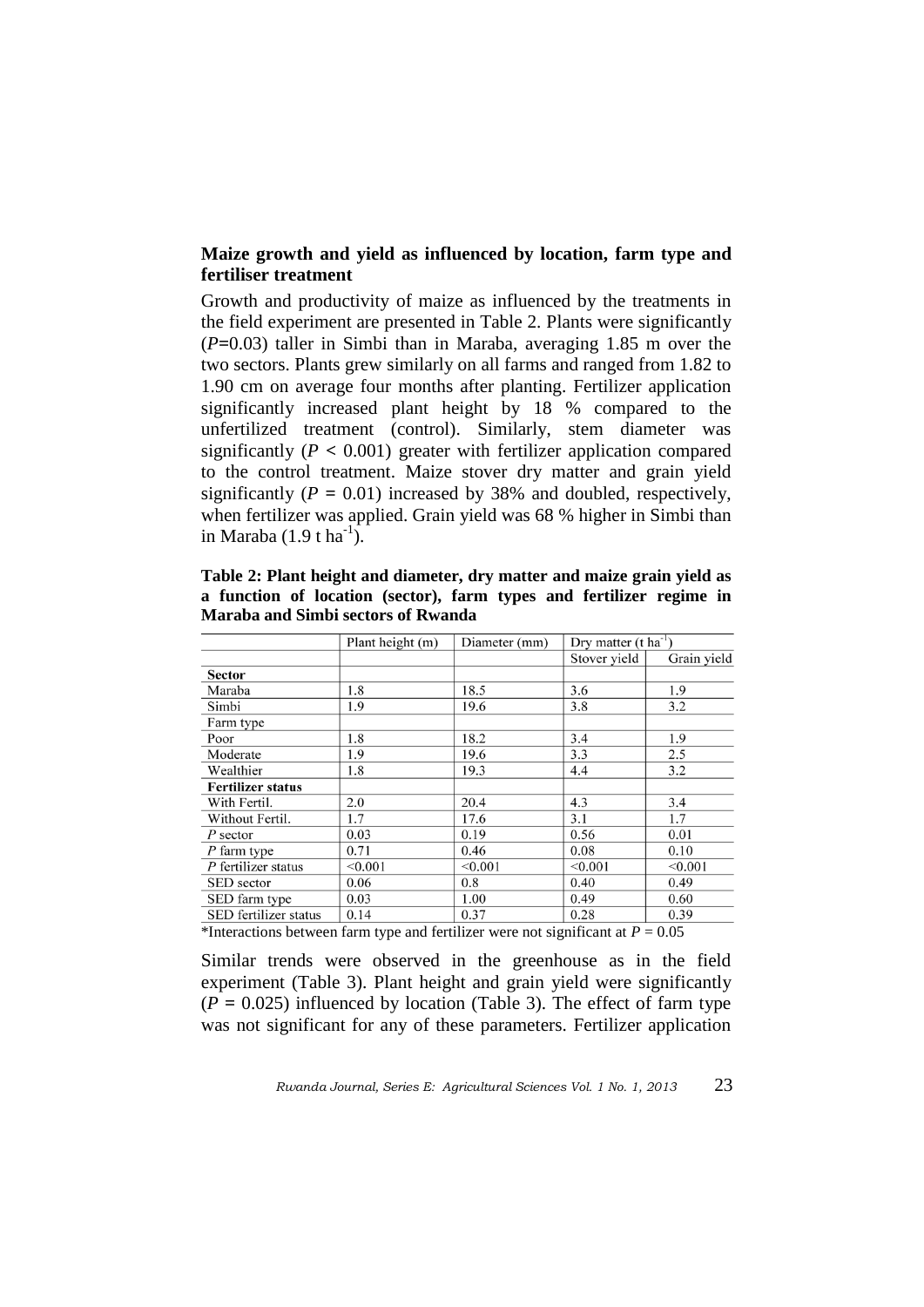significantly  $(P < 0.001)$  influenced plant height and total dry matter (Table 3).

**Table 3: Maize plant height (m) and dry matter productivity (g pot-1 ) as a function of Location (sector), farm types and fertiliser treatment in a 8 weeks greenhouse trial in the Maraba and Simbi sectors of Rwanda.** 

| Plant height (m) | Dry matter $(g$ pot <sup>-1</sup> ) |
|------------------|-------------------------------------|
|                  |                                     |
| 0.57             | 25.71                               |
| 0.63             | 29.75                               |
|                  |                                     |
| 0.59             | 17.02                               |
| 0.64             | 18.28                               |
| 0.57             | 17.89                               |
|                  |                                     |
| 0.66             | 18.76                               |
| 0.54             | 16.20                               |
| 0.025            | < 0.001                             |
| 0.060            | 0.25                                |
| < 0.001          | < 0.001                             |
| 0.002            | 0.62                                |
| 0.02             | 0.76                                |
| 0.02             | 0.39                                |
|                  |                                     |

\*Interactions between factor, farm, fertiliser were not significant at  $P < 0.05$ 

# **Maize nutrient uptake and use efficiency indices**

Table 4 shows N, P and K uptake by the maize crop in the field experiment. Nitrogen levels were significantly higher in stover ( $P =$ 0.003) and grain  $(P = 0.008)$  with fertilizer application than in the control treatment. No significant location and farm type effects were observed for nutrient uptake. Phosphorus levels of maize stover and grain were higher in plots with fertilizer application than in unfertilized plots. Phosphorus level was larger in maize grain at Simbi compared than in Maraba.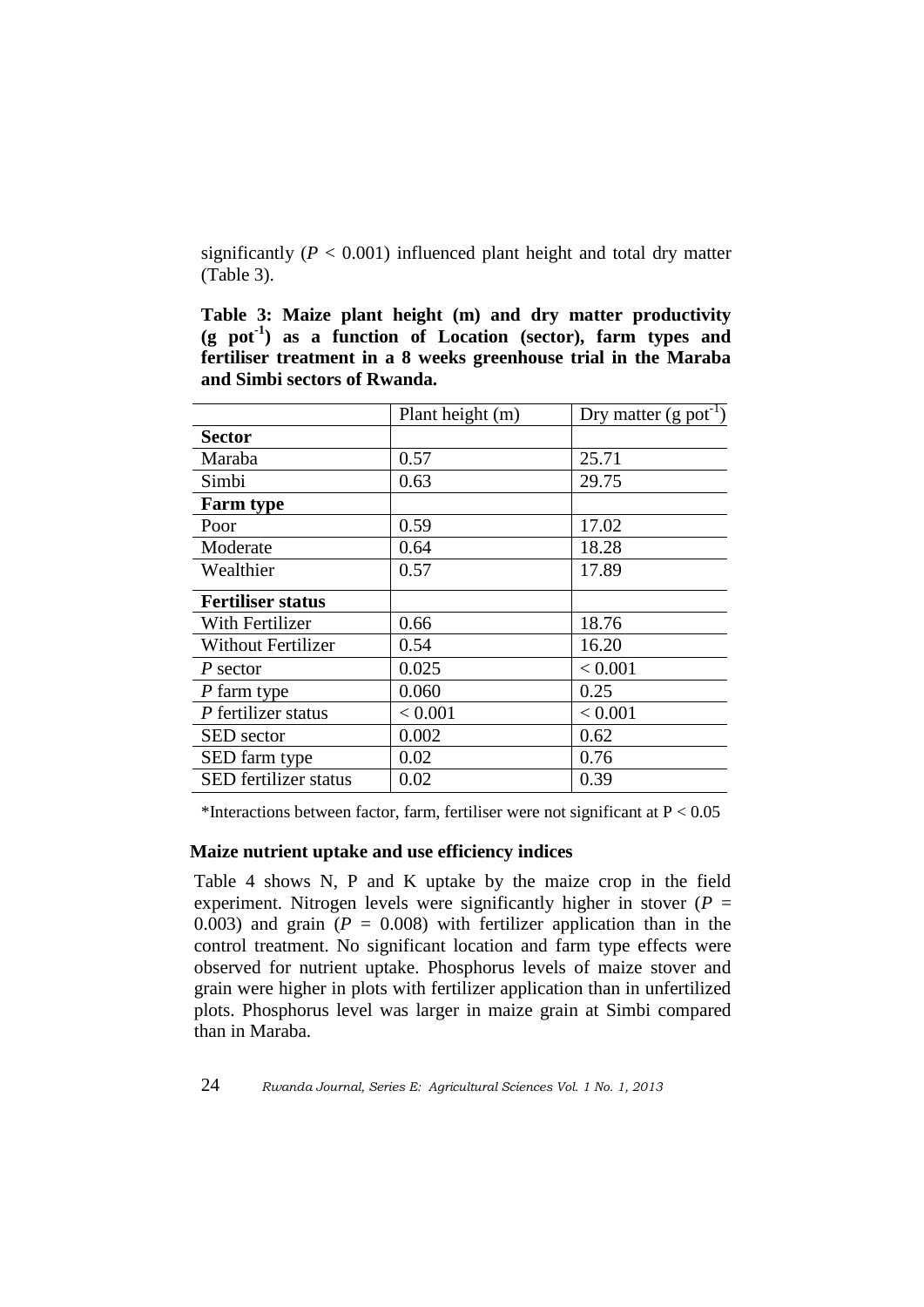|                          | $N$ (kg ha <sup>-1</sup> ) |        | $P$ (kg ha <sup>-1</sup> ) |        | $K$ (kg ha <sup>-1</sup> ) |        |
|--------------------------|----------------------------|--------|----------------------------|--------|----------------------------|--------|
|                          | Stover                     | Grains | Stover                     | Grains | Stover                     | Grains |
| <b>Sector</b>            |                            |        |                            |        |                            |        |
| Maraba                   | 24.7                       | 17.3   | 3.9                        | 1.1    | 15.8                       | 10.5   |
| Simbi                    | 16.7                       | 32.4   | 3.6                        | 3.0    | 16.7                       | 13.6   |
| <b>Farm type</b>         |                            |        |                            |        |                            |        |
| Poor                     | 15.6                       | 14.5   | 2.6                        | 1.2    | 11.4                       | 8.01   |
| Moderate                 | 21.8                       | 23.0   | 4.0                        | 2.4    | 18.8                       | 13.0   |
| Wealthier                | 24.8                       | 36.9   | 4.6                        | 2.5    | 18.6                       | 15.1   |
| <b>Fertilizer status</b> |                            |        |                            |        |                            |        |
| With Fertilizer          | 24.6                       | 31.1   | 4.4                        | 2.4    | 17.6                       | 14.4   |
| Without                  | 16.8                       | 18.5   | 3.1                        | 1.6    | 14.9                       | 9.71   |
| Fertilizer               |                            |        |                            |        |                            |        |
| $P$ sector               | 0.077                      | 0.126  | 0.48                       | 0.025  | 0.98                       | 0.58   |
| P farm type              | 0.238                      | 0.070  | 0.15                       | 0.159  | 0.34                       | 0.19   |
| $P$ fertilizer           | 0.003                      | 0.008  | 0.002                      | 0.010  | 0.53                       | 0.05   |
| <b>SED</b> sector        | 4.76                       | 7.95   | 0.84                       | 0.64   | 5.17                       | 3.46   |
| SED farm type            | 5.82                       | 9.73   | 1.01                       | 0.79   | 6.33                       | 4.23   |
| <b>SED</b> fertilizer    | 2.09                       | 3.64   | 0.28                       | 0.23   | 3.76                       | 2.00   |

**Table 4: Maize N, P and K uptake (kg ha-1 ) by maize crop in the field experiment in the Maraba and Simbi sectors of Rwanda** 

\*Interactions between factor, farm, fertiliser were not significant at  $P < 0.05$ 

### **Maize nutrient uptake and use efficiency indices**

Table 4 shows N, P and K uptake by the maize crop in the field experiment. Nitrogen levels were significantly higher in stover  $(P = 0.003)$  and grain  $(P = 0.008)$  with fertilizer application than in the control treatment. No significant location and farm type effects were observed for nutrient uptake. Phosphorus levels of maize stover and grain were higher in plots with fertilizer application than in unfertilized plots. Phosphorus level was larger in maize grain at Simbi compared than in Maraba.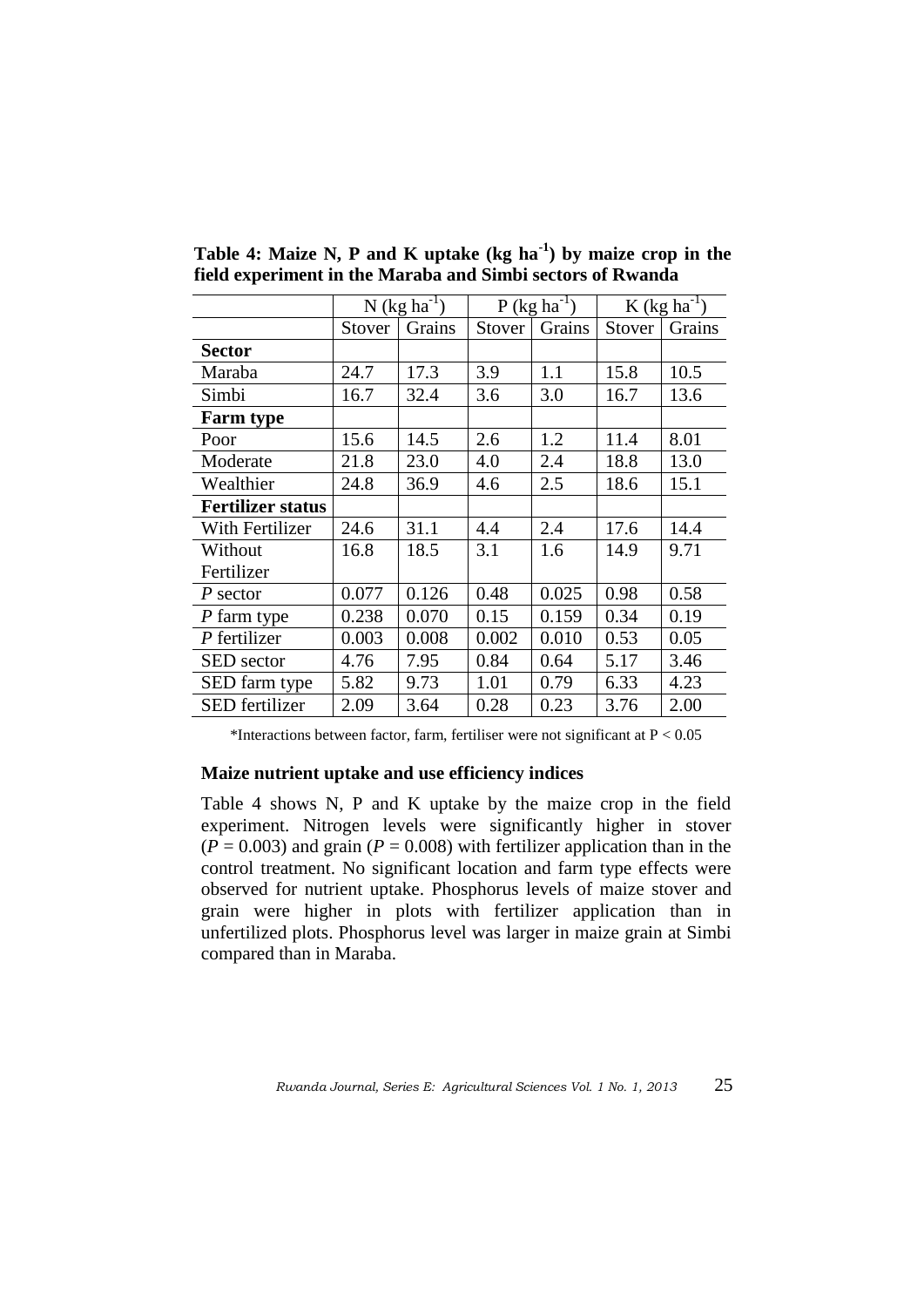|                   | N (kg $ha^{-1}$ ) |        | $P$ (kg ha <sup>-1</sup> ) |        | K (kg ha <sup>-1</sup> ) |        |
|-------------------|-------------------|--------|----------------------------|--------|--------------------------|--------|
|                   | Stover            | Grains | Stover                     | Grains | Stover                   | Grains |
| <b>Sector</b>     |                   |        |                            |        |                          |        |
| Maraba            | 24.7              | 17.3   | 3.9                        | 1.1    | 15.8                     | 10.5   |
| Simbi             | 16.7              | 32.4   | 3.6                        | 3.0    | 16.7                     | 13.6   |
| <b>Farm type</b>  |                   |        |                            |        |                          |        |
| Poor              | 15.6              | 14.5   | 2.6                        | 1.2    | 11.4                     | 8.01   |
| Moderate          | 21.8              | 23.0   | 4.0                        | 2.4    | 18.8                     | 13.0   |
| Wealthier         | 24.8              | 36.9   | 4.6                        | 2.5    | 18.6                     | 15.1   |
| <b>Fertilizer</b> |                   |        |                            |        |                          |        |
| status            |                   |        |                            |        |                          |        |
| With              | 24.6              | 31.1   | 4.4                        | 2.4    | 17.6                     | 14.4   |
| Fertilizer        |                   |        |                            |        |                          |        |
| Without           | 16.8              | 18.5   | 3.1                        | 1.6    | 14.9                     | 9.71   |
| Fertilizer        |                   |        |                            |        |                          |        |
| $P$ sector        | 0.077             | 0.126  | 0.48                       | 0.025  | 0.98                     | 0.58   |
| P farm type       | 0.238             | 0.070  | 0.15                       | 0.159  | 0.34                     | 0.19   |
| $P$ fertilizer    | 0.003             | 0.008  | 0.002                      | 0.010  | 0.53                     | 0.05   |
| <b>SED</b> sector | 4.76              | 7.95   | 0.84                       | 0.64   | 5.17                     | 3.46   |
| SED farm          | 5.82              | 9.73   | 1.01                       | 0.79   | 6.33                     | 4.23   |
| type              |                   |        |                            |        |                          |        |
| SED fertilizer    | 2.09              | 3.64   | 0.28                       | 0.23   | 3.76                     | 2.00   |

**Table 4: Maize N, P and K uptake (kg ha-1 ) by maize crop in the field experiment in the Maraba and Simbi sectors of Rwanda** 

\*Interactions between factor, farm, fertiliser were not significant at  $P < 0.05$ 



**Figure 1. Agronomic N use efficiency in Maraba and Simbi (a) and in wealthier, moderate and poor farms of Maraba and Simbi sector (b).** 

26 *Rwanda Journal, Series E: Agricultural Sciences Vol. 1 No. 1, 2013*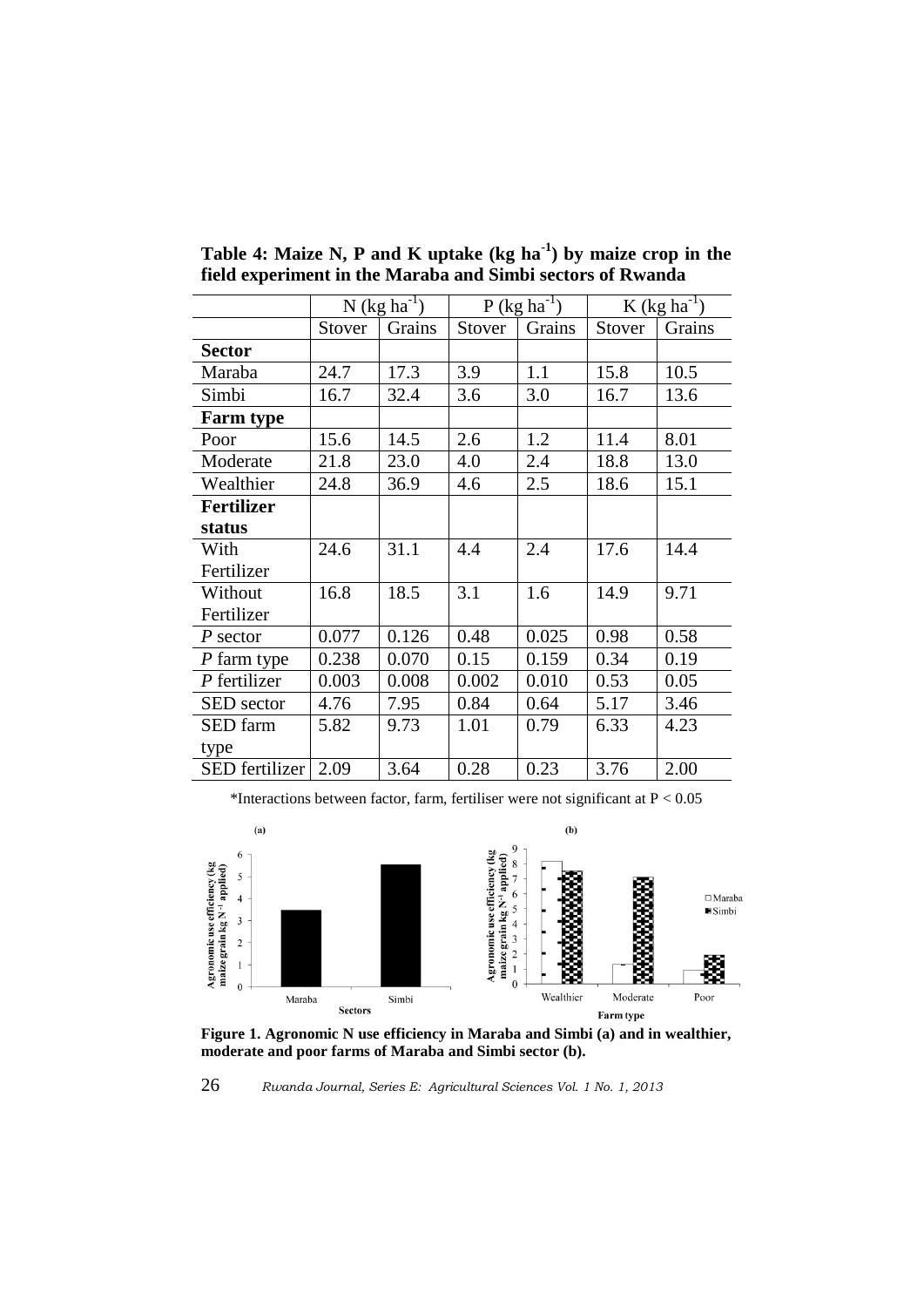# **Beans yield as influenced by location, farm category and fertiliser treatment**

The results on bean productivity are reported in Table 5. The average number of pods per plant was significantly (P<0.001) influenced by fertilizer application. On average, plants had 5 pods in fertilized fields against 3 in unfertilized fields. The number of grains per pod was similar in both locations but was significantly  $(P<0.03)$  larger in fertilized fields (average 5 grains  $pod^{-1}$ ) compared to 4 grains per pod in unfertilized fields. Bean yield was similar across locations and across farms. Fertilizer application significantly (P<0.001) increased bean yield by 61% relative to the yield in unfertilized field. Number of pods per plant and number of grains per pod were closely related to the total beans yield by a linear relationship with  $R^2$  greater than 50% (Figure 3).

|                          | Number of                | Number of         | Bean yield     |
|--------------------------|--------------------------|-------------------|----------------|
|                          | pods plant <sup>-1</sup> | grains $pod^{-1}$ | $(kg.ha^{-1})$ |
| <b>Sector</b>            |                          |                   |                |
| Maraba                   | 5                        | 4                 | 1064           |
| Simbi                    | 5                        | 4                 | 1277           |
| <b>Farm type</b>         |                          |                   |                |
| Poor                     | 4                        | 4                 | 891            |
| Moderate                 | 5                        | 4                 | 1272           |
| Wealthier                | 5                        | 4                 | 1030           |
| <b>Fertiliser status</b> |                          |                   |                |
| With Fertil.             | 5                        | 5                 | 1446           |
| Without Fertil.          | 3                        | 4                 | 895            |
| P sector                 | 0.063                    | 0.573             | 0.087          |
| P farm type              | 0.005                    | 0.855             | 0.105          |
| P fertiliser status      | < 0.001                  | 0.03              | < 0.001        |
| SED sector               | 0.86                     | 0.9               | 142.6          |
| SED farm type            | 0.24                     | 1.82              | 149            |
| SED fertiliser status    | 0.04                     | 0.2               | 215.6          |

**Table 5: Number of pods plant-1 , grains pod-1 and bean yield (kg ha-1 ) in the field experiment in the Maraba and Simbi sectors of Rwanda** 

\*Interactions between factor, farm, fertiliser were not significant at  $P < 0.005$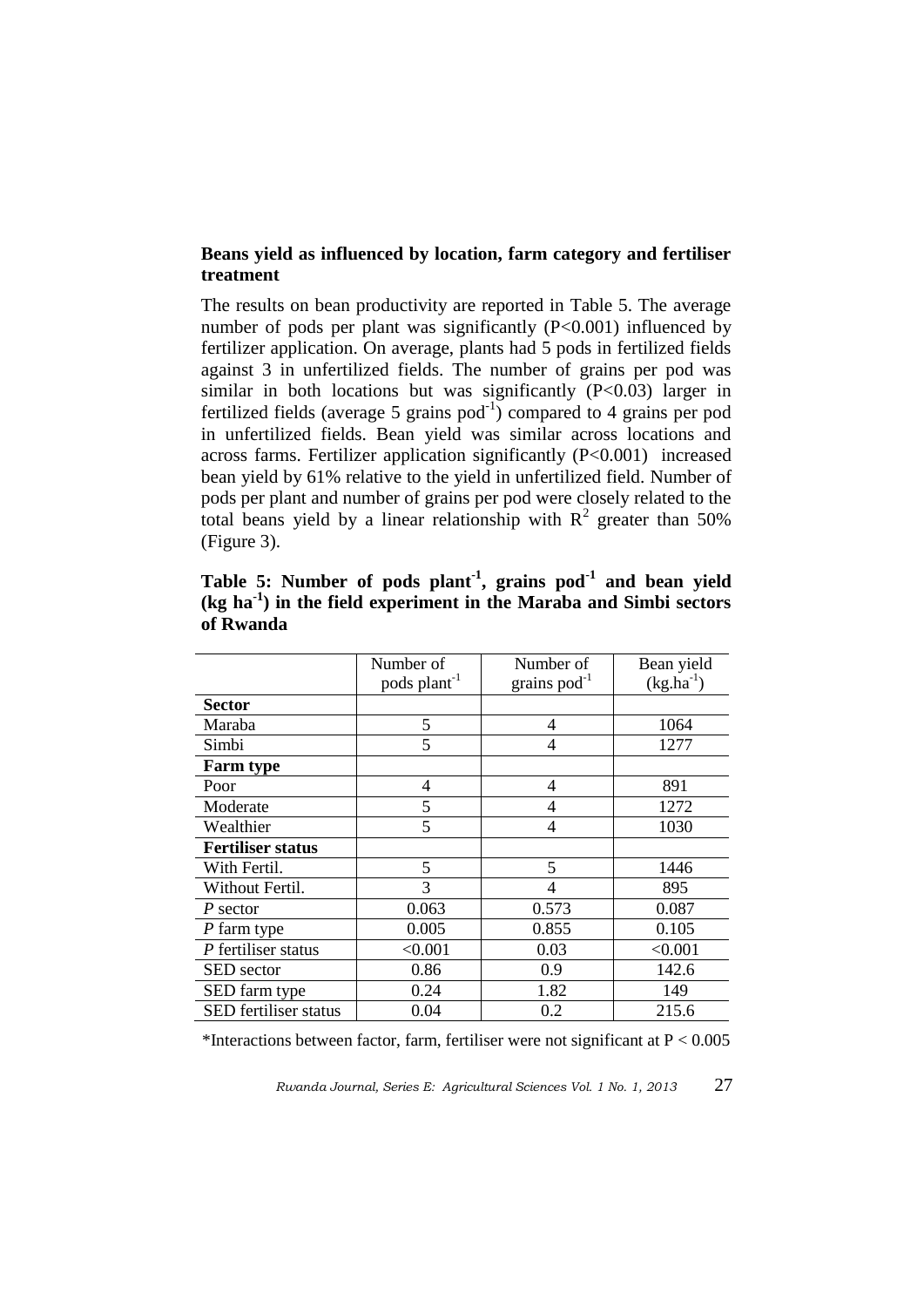

**Figure 3: The linear relationship between the number of pods per plant (a) and the number of grains per pods (b) and bean yield**

### **4. Discussion**

The two study locations were selected from the same agro-ecological zone and therefore biophysical conditions were broadly expected to be

28 *Rwanda Journal, Series E: Agricultural Sciences Vol. 1 No. 1, 2013*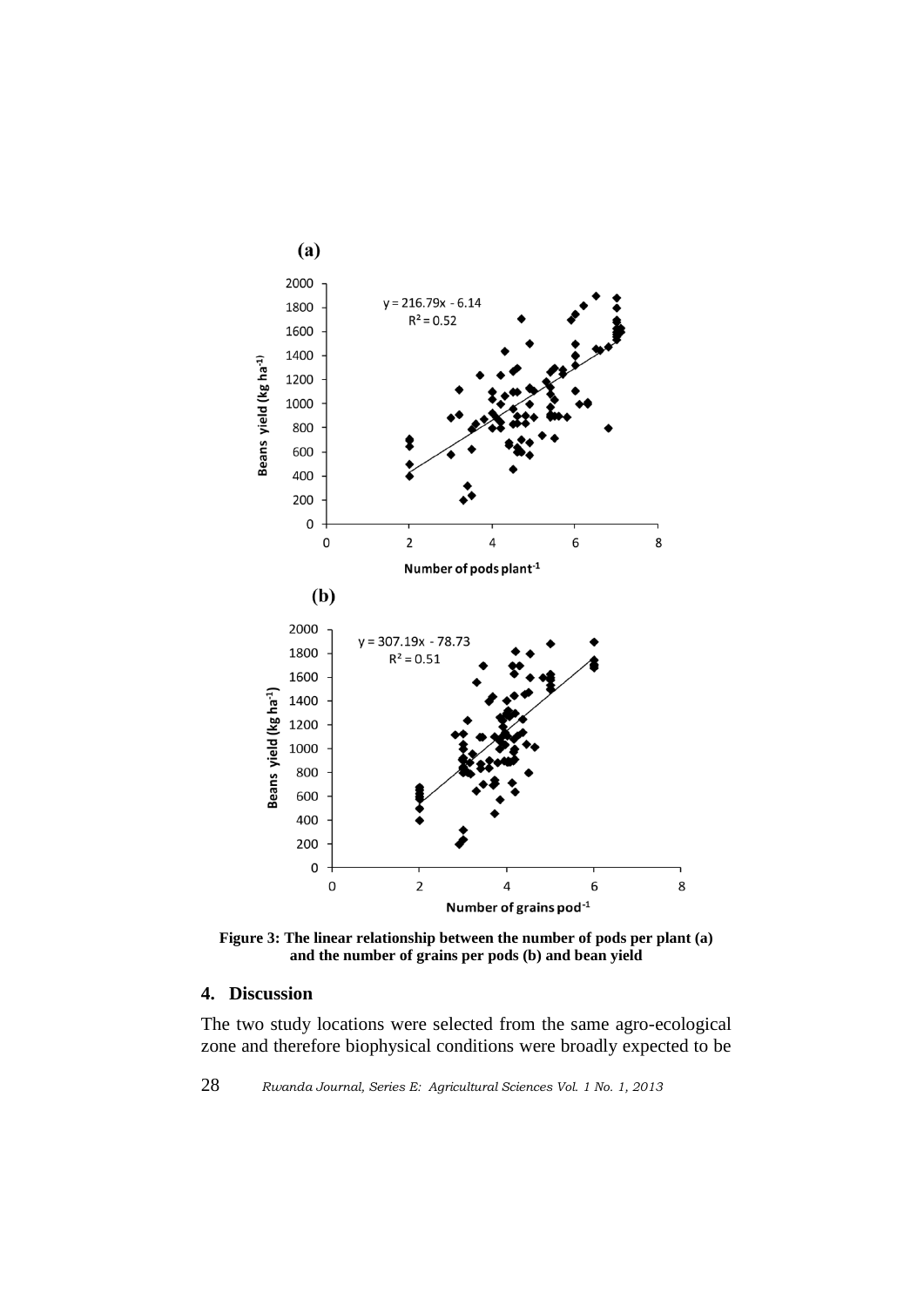similar. However, differences at local level (farm level) are reflected in cropping systems and soil fertility status of both locations. Soils in Maraba are relatively poor, as revealed by most of soil fertility indicators (Table 1). Tuber and root crops such as sweet potatoes and cassava adapt well to these soils. In Simbi, loamy soils dominate on uphill and clay soils in wetland, resulting in relatively higher water retention, allowing cultivation of a mix of cereals and legumes, root and tubers in the area. Due to differences in farmer management practices, local conditions (farm or field level) largely differ from one farmer or group of farmers to another and such variability greatly influences soil fertility status and subsequent crop productivity. Diversity in farming systems appears to be a general feature in sub-Saharan Africa and it has been largely reviewed by a number of authors (Tittonell et al., 2005a, 2005b; Zingore et al., 2007). In smallholder farms in East Africa, large differences in soil fertility status were noticed among fields even within farms as small as 1.5 ha (Tittonell et al., 2005a), suggesting that the magnitude of differences between smaller farms may be significant at farm and village level and may substantially impact on crop production. Therefore, biophysical and socio-economic conditions are important when conducting research at farm level.

Maize and bean showed better crop response in Simbi than in Maraba due to more fertile soils in the former site (Table 1). Maize grain yield was the highest in Simbi with fertilizer application (Table 2). Similar effects were confirmed by greenhouse experiment (Table 3). Higher maize yield in Simbi is a result of more nutrients taken up by maize crops (Table 4) but also better use of these nutrients as indicated by better nutrient use efficiency (Figure 1). Though maize crop yield differed between locations, bean yield was similar in Maraba and Simbi despite differences in soil fertility status. This could partly be to the fact that bean is a N fixing species and used N fixed from the atmosphere in addition to N from the soil. In this study, we could not differentiate the individual effect of N from the fertilizers applied from the effect of N from the biological nitrogen fixation (BNF) process. Quantifying N fixed through BNF requires complex methods that are outside the scope of this study.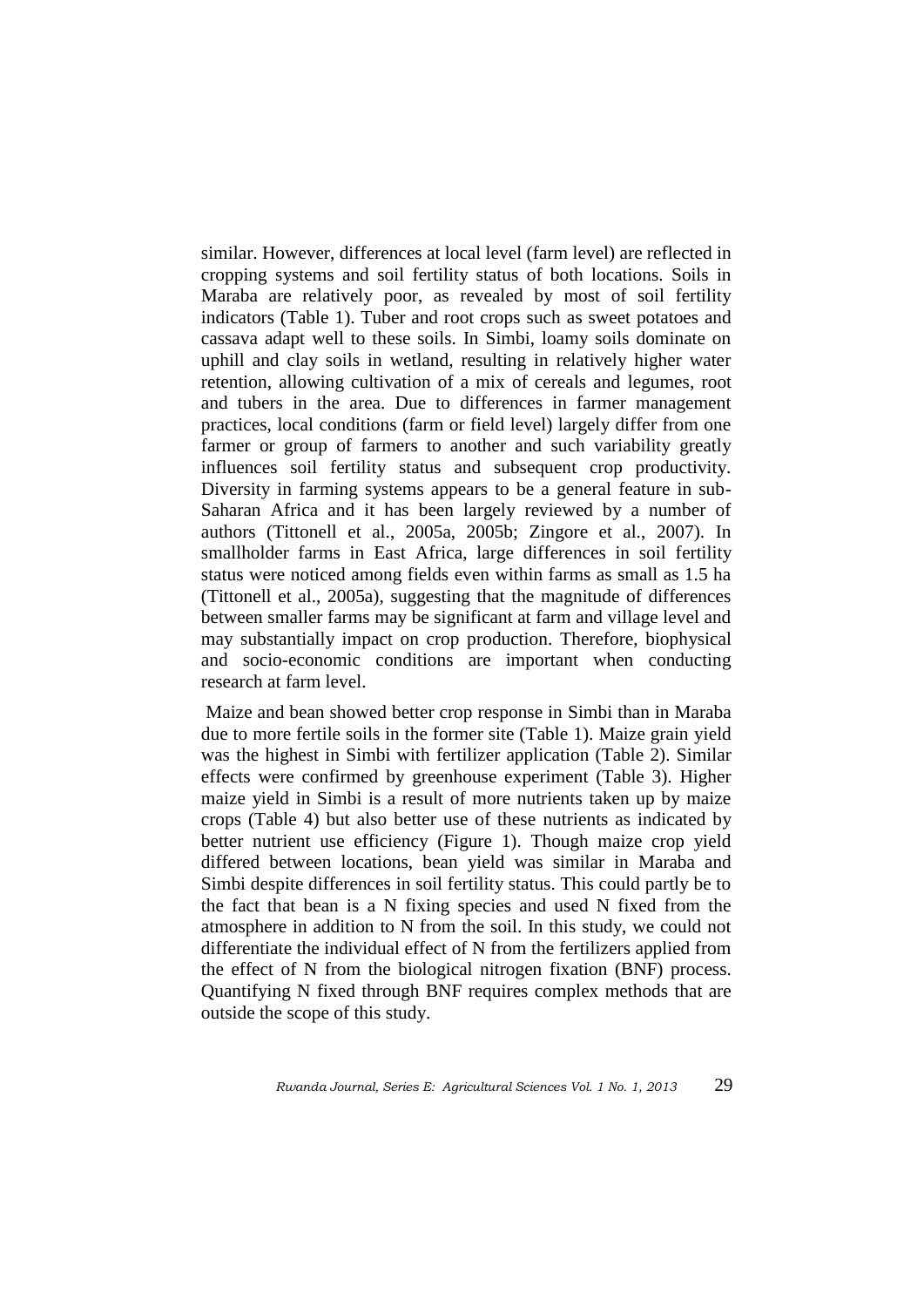Farm type had no effect on maize yield, despite clear differences in soil fertility between farm types (Table 1). However the trend indicated higher maize and beans yield on farms from the moderate and wealthier categories compared to the poor farmer category (Tables 2 & 3). Also levels of nutrient uptake were comparatively larger in plants harvested from moderate or wealthier farms than in plants from poor farms (Table 4). In beans, the number of pods per plant was significantly influenced by the farm type where the highest number of pods per plant was recorded on the moderate and wealthier farms (5 pods per plant) and the smallest recorded on the poor farms (Table 5). The number of pods per plant is a determinant of bean yield as evidenced by a linear relationship between this parameter and beans yield (Figure 3), implying that the number of pods can potentially be used as a proxy of beans yield.

Agronomic use efficiency by maize crop was much better in Simbi than in Maraba. The results indicated that nutrients were used in a more efficient way in fertile soils. The same trend was noticed in earlier studies across SSA (e.g. Zingore et al., 2007). However, soil fertility may not be the only factor explaining greater response on fertile soils compared to degraded soils; other factors may greatly influence the agronomic use efficiency, including soil texture and crop variety (Tittonell et al., 2007; Zingore et al., 2007).

Unlike previous works done in several sites of Rwanda, the current study attempts to assess the level of nutrients uptake and the amount that accumulate in harvestable crop parts on a basis of fertilizers applied. The calculation of nutrient use indices is of importance since fertilizer applications are often based on blanket recommendations in most African countries (Vanlauwe and Giller, 2006). In Rwanda, recommendations mineral fertilizers are still subjective and not based on variable soil fertility context within different farms. Yet a number of priority crops maize and rice grown on large areas are receiving huge amount of subsidized mineral fertilizer from the Government. Determining site-specific recommendation rates for expensive fertilizers at several locations in Rwanda may be beneficial. Knowledge about the amount of nutrients that are effectively utilized by crops can potentially help in adjusting the amount of fertilizers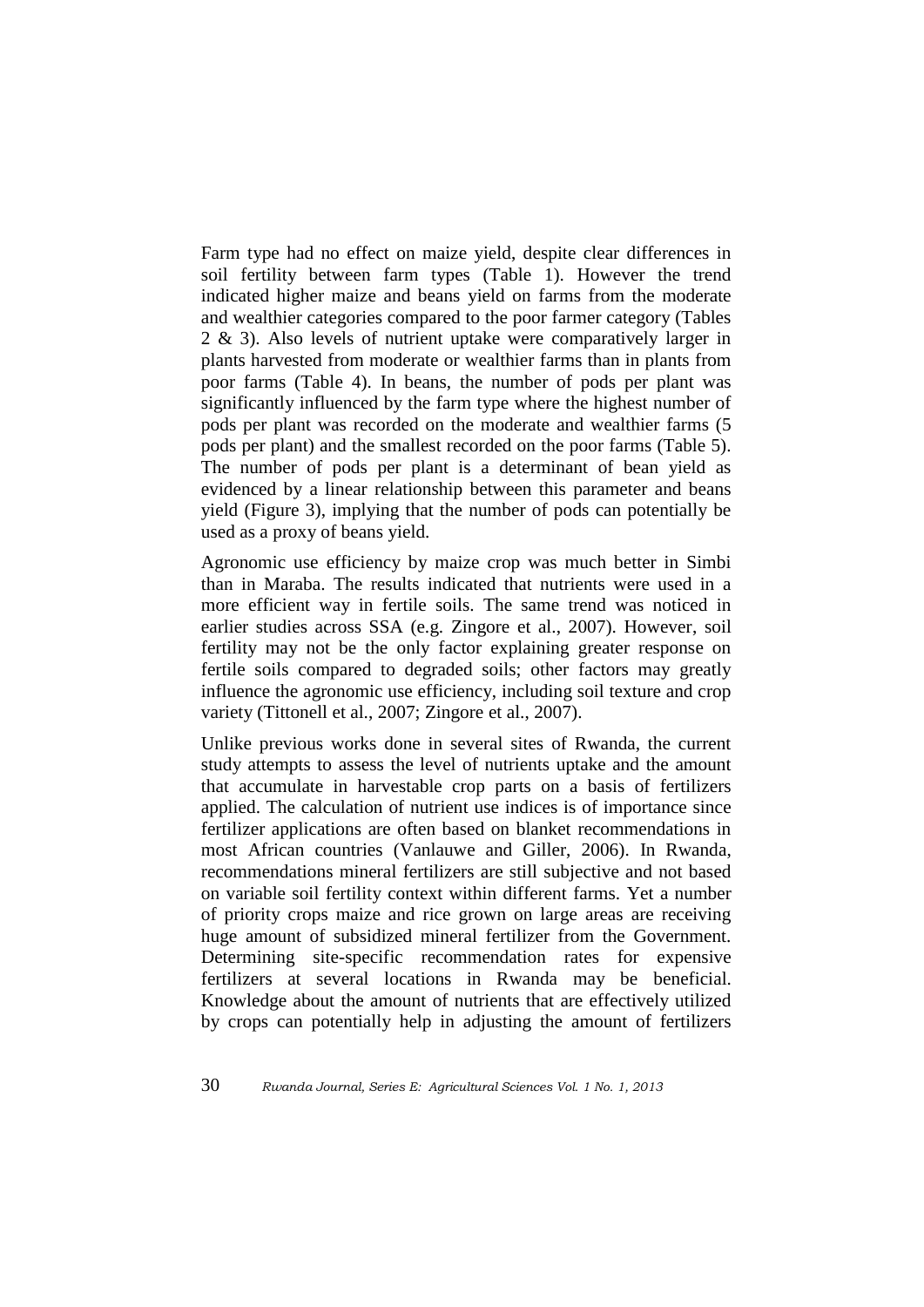needed on a given soil type and for different crop species and possibly realize savings on fertilizer use.

# **5. Conclusion**

Soil fertility management had a significant influence on the productivity of maize and bean crops. Maize yield was greater in Simbi than in Maraba, demonstrating that biophysical factors such as location (sector) and the initial soil fertility in the field greatly influence the crop yield. Nutrient use efficiency was highest at Simbi with 5.54 kg maize grain  $kg^{-1}$  fertilizers applied and in wealthier farms, indicating that both biophysical and farmer management practices may influence crop resource use on-farm. The approach using the resource use indices may be useful in terms of adjusting the fertilizer rate recommendation for different farms and crops and, possibly avoiding application of surplus fertilizers and realizing economic savings.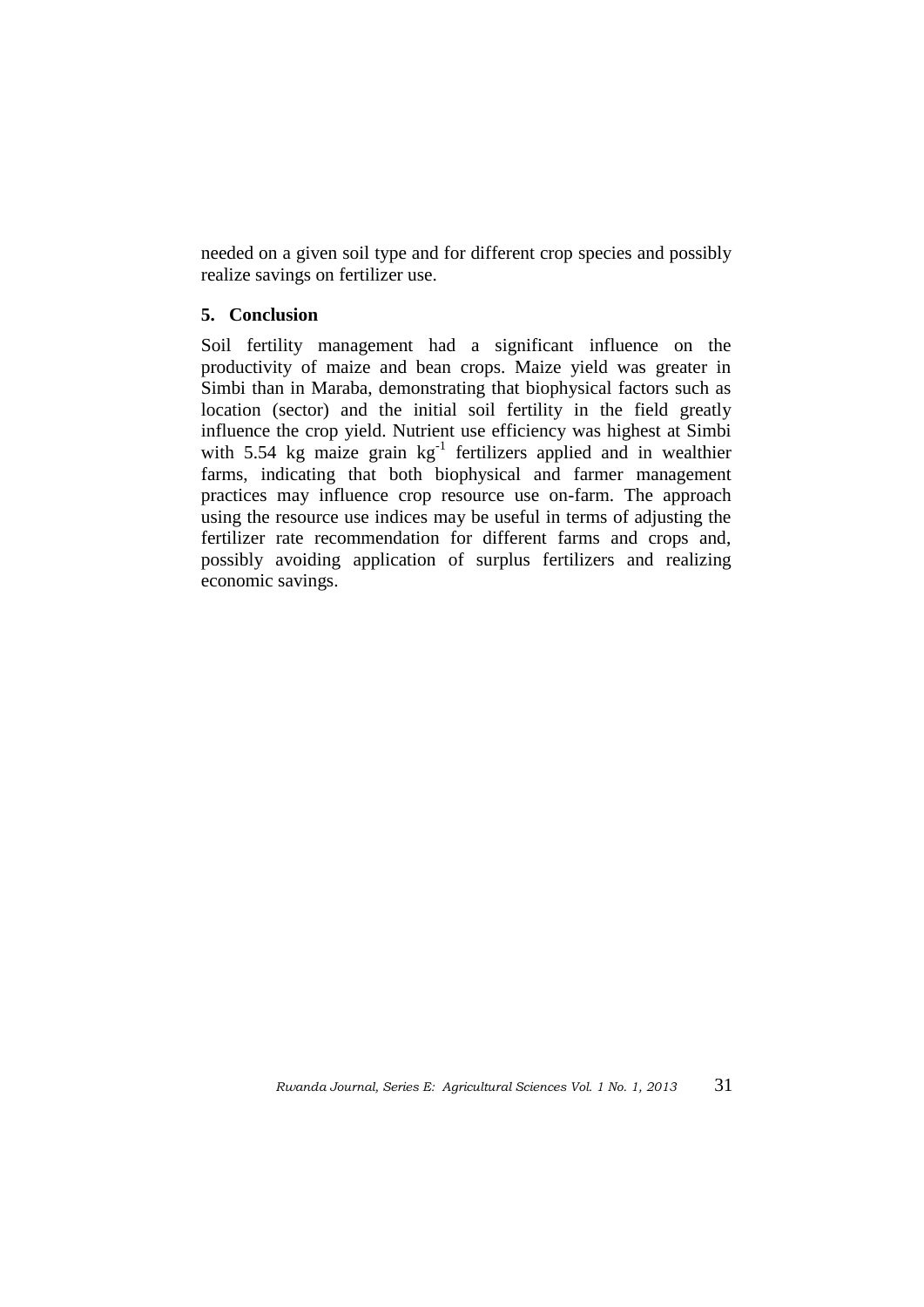### **References**

- 1. Anderson, J.M. and Ingram, J.S.I. 1993. Tropical Soil Biology and Fertiliser: A Handbook of Methods. CAB International, Wallingford, UK.
- 2. Bucagu, C., Mbonigaba, J. J., Uwumuliza, B. 2011. Analysis and strategies for improving productivity of integrated farming systems of southern Rwanda: Diagnosis of farming systems. Proceeding of NUR International Conference, NUR. Rwanda Journal, *In press*.
- 3. Djimde, M. 1988. Potentiel agroforestier dans les systèmes d"utilisation des sols des hautes terres d"Afrique de l"Est à régime pluviométrique biomodal. Rapport AFRENA, 1. ICRAF, Nairobi
- 4. GenStat® Discovery Edition 3. 2009. VSN International Ltd. Lawes Agricultural Trust. Rothamsted Experimental Station, Hertfordshire
- 5. Heisey, P. W., Mwangi, W. 1996. Fertiliser use and maize production in sub-Saharan Africa. CIMMYT Economic Working Paper 96-01. CIMMYT, Mexico, D.F., 35 pp.
- 6. Jansen, B.H. 1998. Efficient use of nutrients: an art of balancing. *Field Crop Research* 56 (1):197–201
- 7. Jansen, B.H. 2011.Simple models and concepts as tools for the study of sustained soil productivity in long-term experiments. II. Crop nutrient equivalents, balanced supplies of available nutrients, and NPK triangle. *Plant Soil* 339 (1):17–33
- 8. Niang, A. I., Styger, E. 1990. Les Systèmes d"utilisation des Terres et Leur Potentiel Agroforestier au Rwanda. In Niang AI, Gahamanyi A, Styger E (Ed) Actes de la Première Réunion Agroforstière par le Projet ICRAF/ISAR du 13 au 15/9/1990 à Kigali. AFRENA Report 36. ICRAF. Butare, Rwanda.
- 9. Palm, C. A., Myers, R. J. K., Nandwa, S. M. 1997. Combined Use of Organic and Inorganic Nutrient Sources for Soil Fertility Maintenance and Replenishment. In R. J. Buresh, P. A. Sanchez, Calhoun, F. (Eds.). Replenishing Soil Fertility in Africa, 251 pp. Madison: ASSA, CSSA, SSSA.
- 10. Prudencio, C. Y. 1983. Ring management of soils and crops in the West African semiarid tropics: The case of the mossi farming system in Burkina Faso. *Agriculture, Ecosystems & Environment* 47(3): 237–264.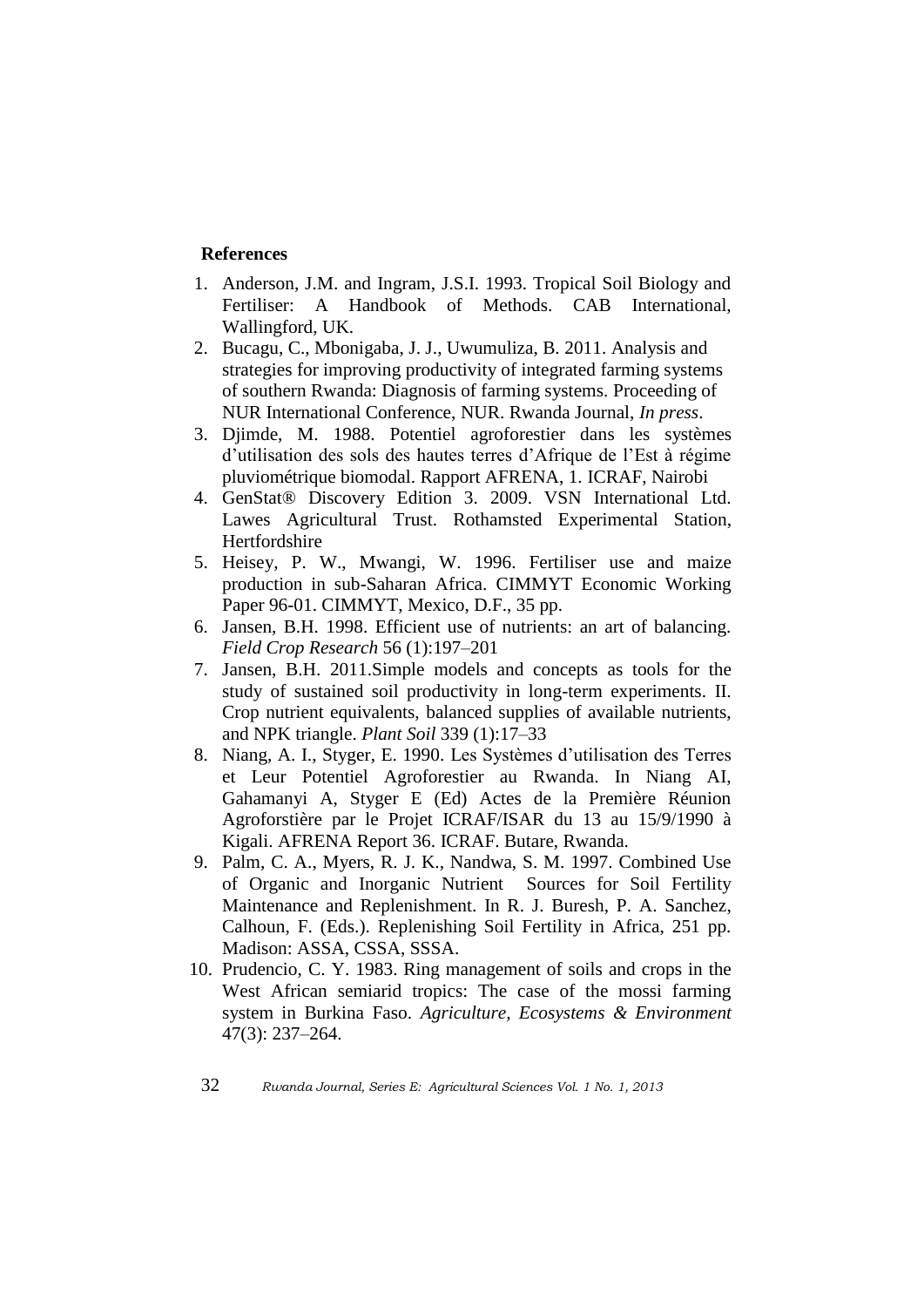- 11. Sanchez, P. A. 2002. Soil fertility and hunger in Africa. *Science* 295:2019-2020
- 12. Sanchez, P. A., Leakey, R. R. B. 1997. Land use transformation in Africa: three determinants for balancing food security with natural resource utilization. *European Journal of Agronomy* 7 (1), 15–23.
- 13. Scoones, I., Toulmin, C. 1999. Soil nutrient budgets and balances: What use for policy? *Agriculture, Ecosystems & Environment* 71  $(1)$ : 255–267.
- 14. Stoorvogel, J. J., Smaling, E. M. A. 1990. Assessment of soil nutrient depletion in Sub-Saharan Africa. 1983-2000. Volume III: Literature review and description of Land Use Systems. Wageningen University, Wageningen.
- 15. Tittonell, P., Vanlauwe, B., Leffelaar, P. A., Rowe, E. C., Giller, K. E. 2005a. Exploring diversity in soil fertility management of smallholder farms in western Kenya: I. Heterogeneity at region and farm scale. *Agriculture, Ecosystems & Environment* 110 (3-4): 149– 165.
- 16. Tittonell, P., Vanlauwe, B., Leffelaar, P. A., Shepherd, K. D., Giller, K. E. 2005b. Exploring diversity in soil fertility management of smallholder farms in western Kenya - II. Within-farm variability in resource allocation, nutrient flows and soil fertility status. *Agriculture Ecosystems & Environment* 110 (3-4): 166–184.
- 17. Tittonell, P., Vanlauwe, B., de Ridder, N., Giller, K. E. 2007. Heterogeneity of crop productivity and resource use efficiency within smallholder Kenyan farms: Soil fertility gradients or management intensity gradients? *Agricultural Systems* 94 (2): 376– 390.
- 18. Vanlauwe, B., Giller, K. E. 2006. Popular myths around soil fertility management in sub-Saharan Africa. *Agriculture, Ecosystems & Environment* 116 (2):34–46.
- 19. Vanlauwe, B., Bationo, A., Chianu, J., Giller, K. E., Merckx, R., Mokwunye, U., Ohiokpehai, O., Pypers, P., Tabo, R., Shepherd, K. D., Smaling, E. M. A., Woomer, P. L., Sanginga, N. 2010. Integrated soil fertility management. Operational definition and consequences for implementation and dissemination. *Outlook on Agriculture* 39 (1): 17–24.